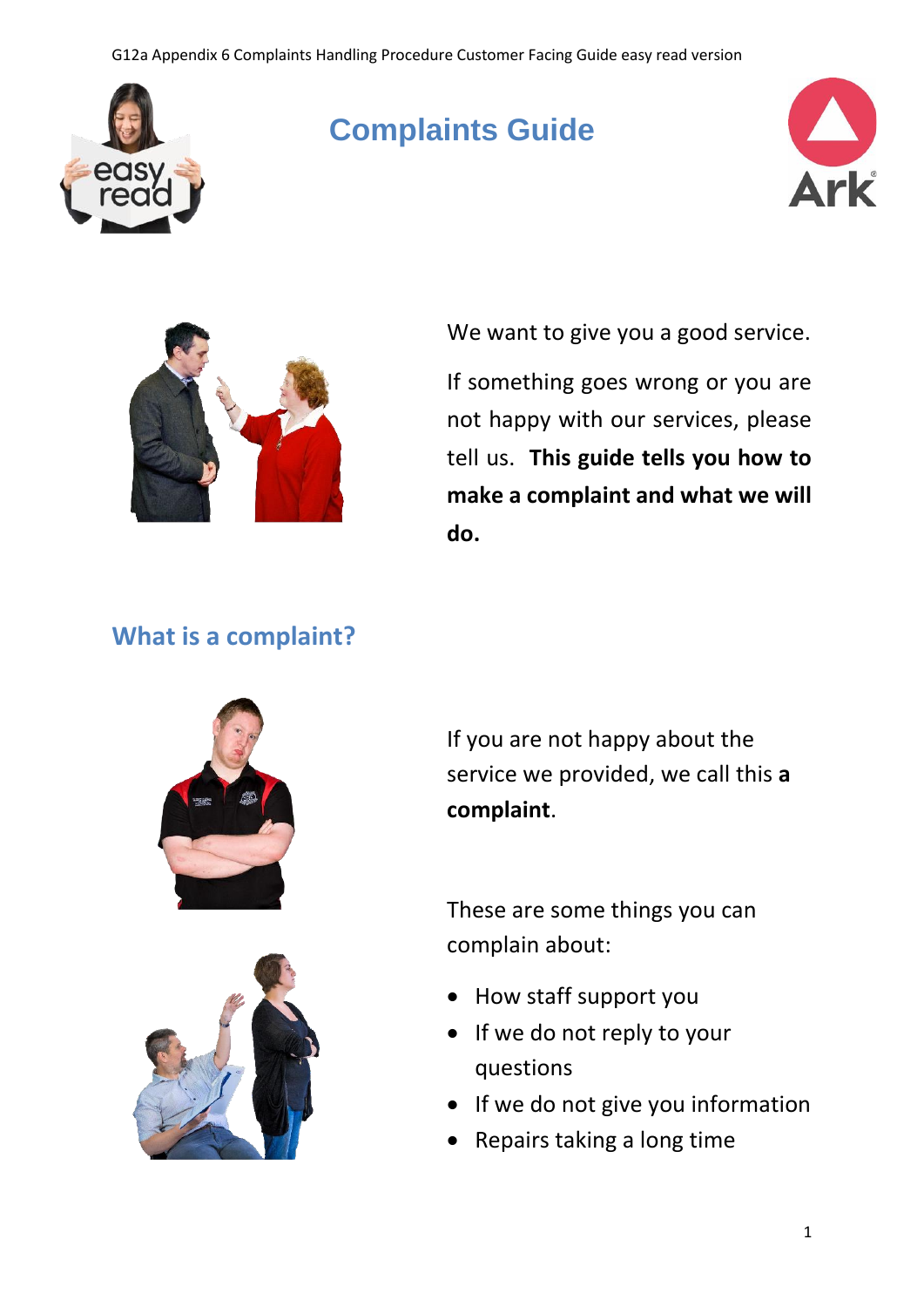# **What can't I complain about?**



There are some things that are not complaints:

- If you ask us to do something for the first time
- If the issue is being looked in court or in a tribunal.
- If we have already looked at the issue.

#### **Who can complain?**



Anyone can make a complaint to Ark, including a friend who wants to complain on your behalf. They will need your written permission.

Please also read the section on **getting help to make your complaint** on page 9.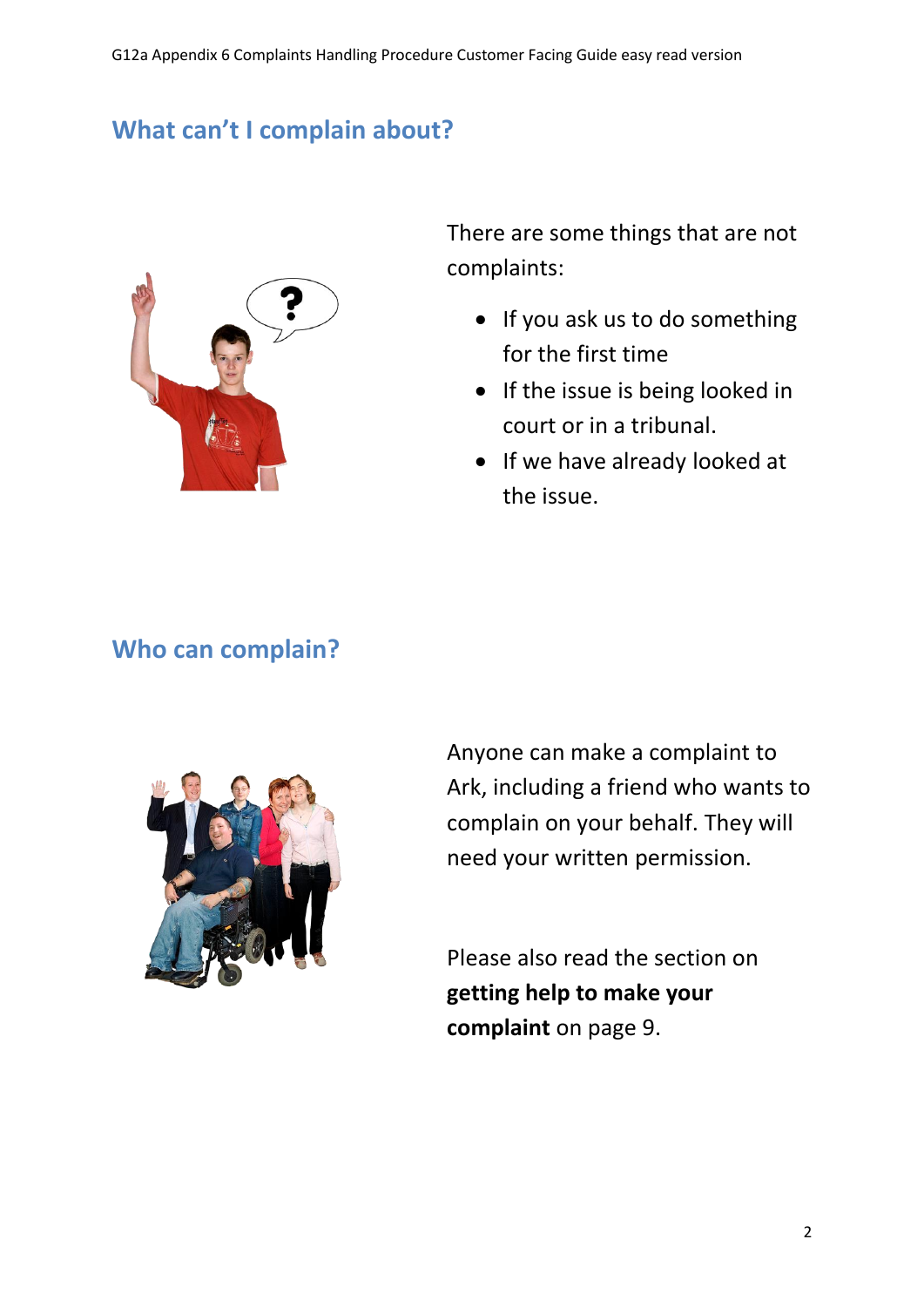# **How do I complain?**



#### **Speak to a member of our staff.**

You can do it in person, by phone, in writing, by email or using our online form:

[www.arkha.org.uk/contact-us/](file://///arkfs01/userfolders/ggreganti/Desktop/www.arkha.org.uk/contact-us/)



It is easier if you speak directly to the service concerned.



- your full name and contact details
- as much as you can about the issue
- what has gone wrong
- what you wish to happen

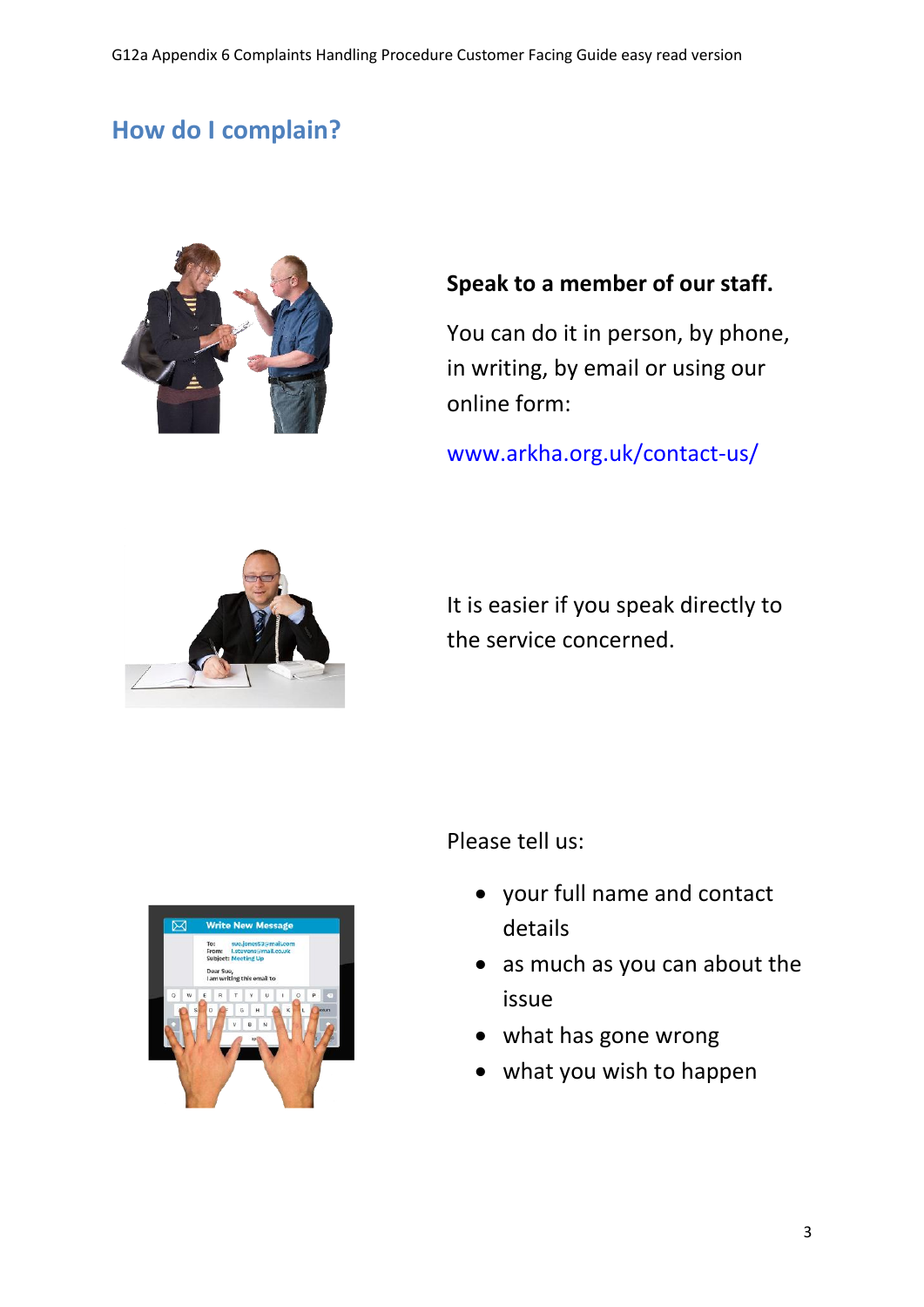# **How long do I have to make a complaint?**



You must make your complaint within 6 months of:

- the event you want to complain about; or
- finding out that you have a reason to complain



We may be able to accept a complaint after 6 months. If you feel that the time limit should not apply to you, please tell us why.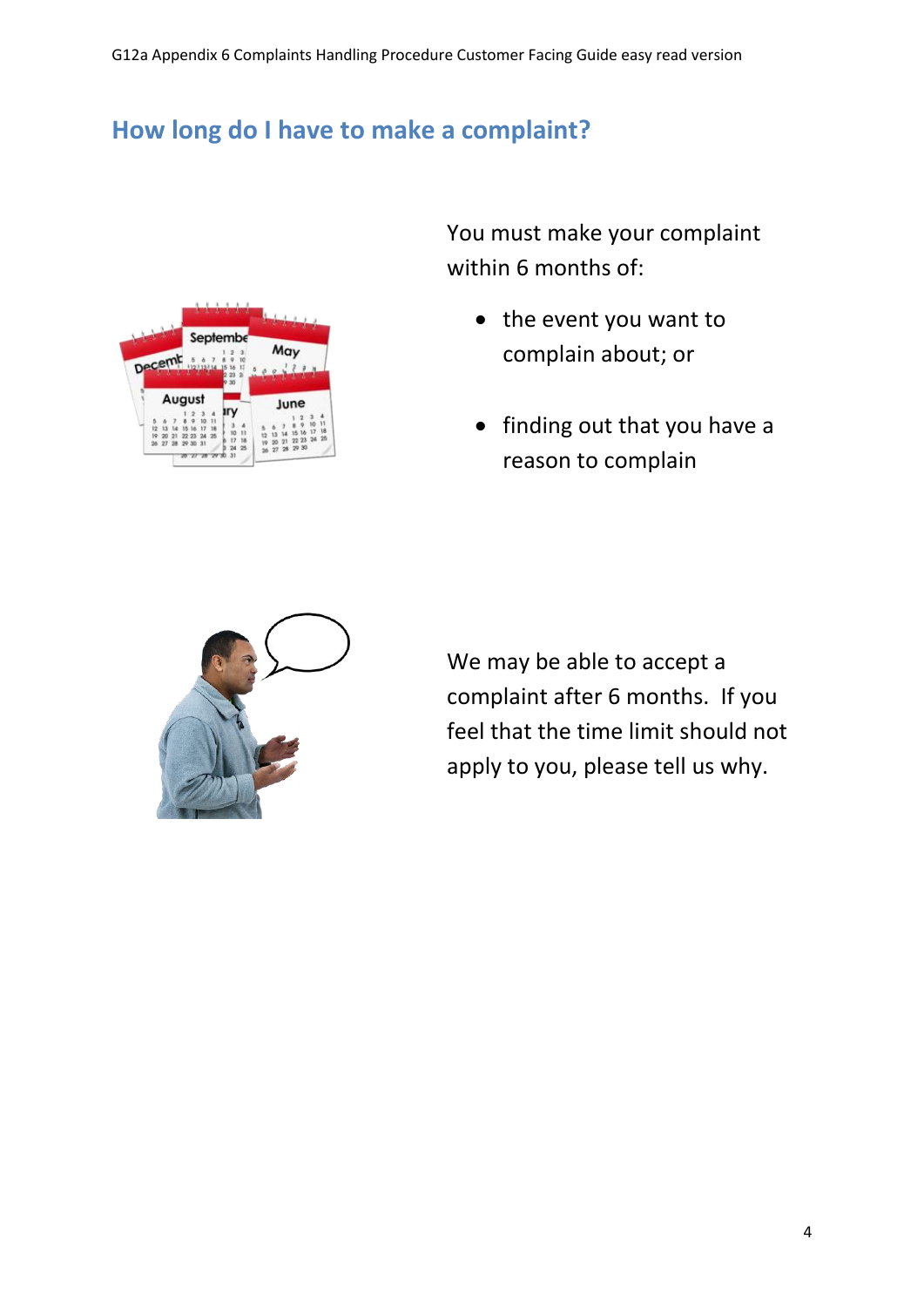### **What happens when I have complained?**



We will always tell you who is dealing with your complaint.

Our complaints procedure has 2 stages.



#### **Stage 1: Frontline response**

We want to sort things out quickly. For example we might apologise and explain why something has gone wrong, or we could do something to fix the problem.



We will give you our response in 5 working days or less.



If you are not happy with our response, we will tell you what you can do next. You can choose to take your complaint to stage 2.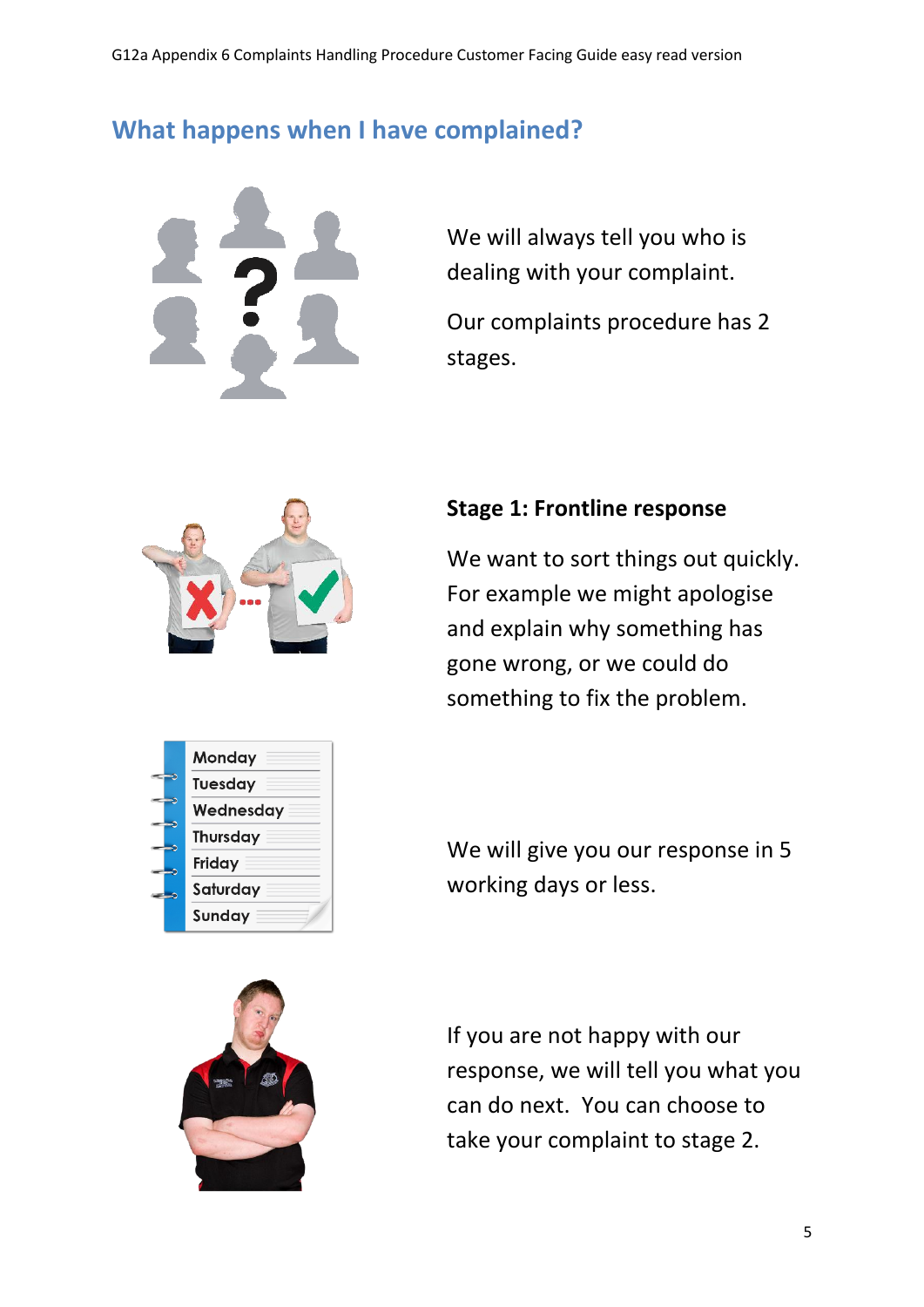

#### **Stage 2: Investigation**

At this stage we deal with 2 kinds of complaints:

- Complaints that were not sorted at stage 1, and
- Complaints that are more difficult and need more time.

At stage 2 we will:

- Tell you we have received your complaint within 3 days.
- Talk to you about your complaint to make sure we understand why you are not happy.
- Reply to your complaint within 20 working days.

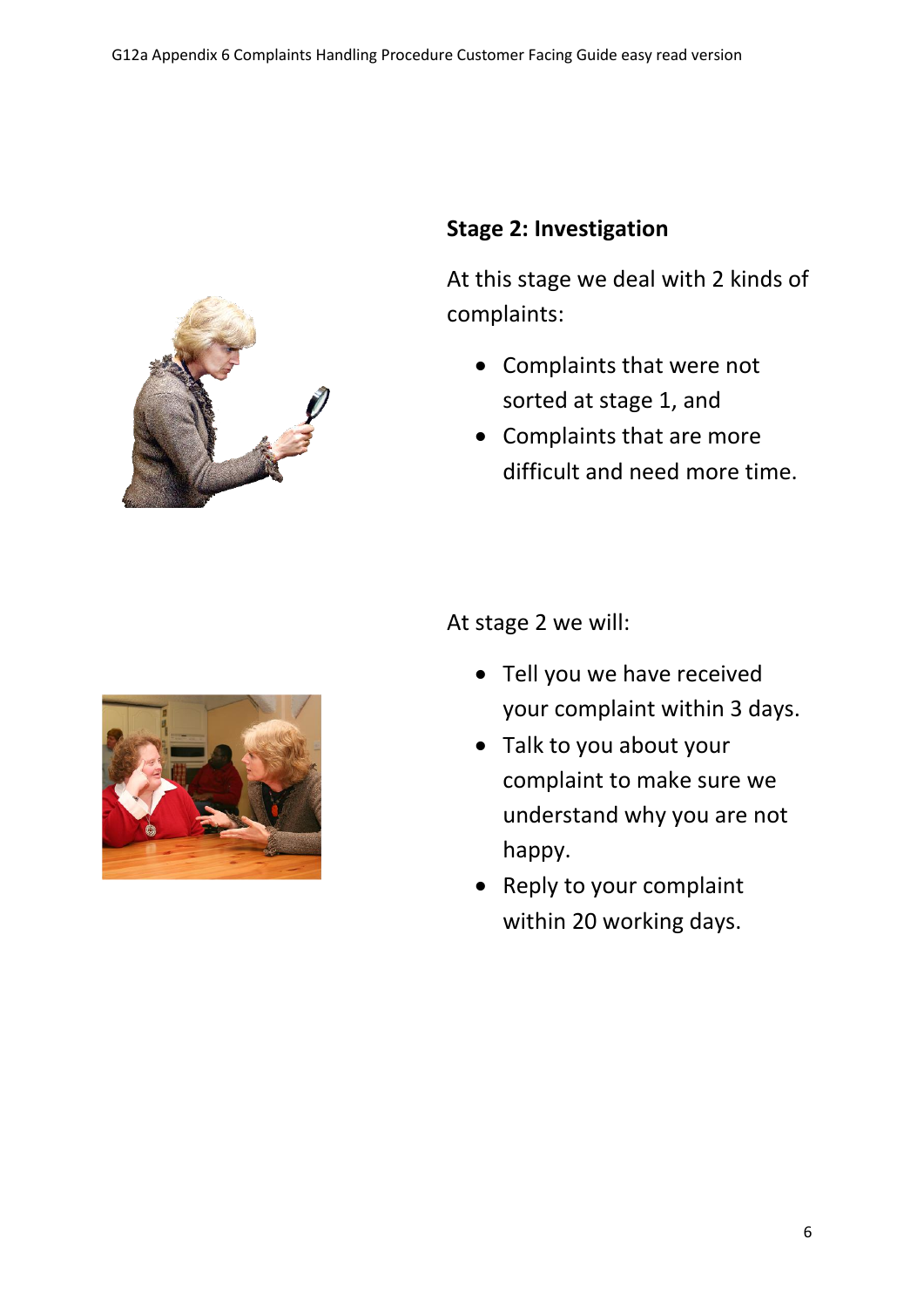# **What if I am still unhappy?**



If you are still unhappy after we give you our final decision or if you did not like the way we dealt with your complaint, you can ask the **Scottish Public Services Ombudsman (SPSO)** to look at it.



The SPSO are an independent organisation that look at complaints. They are **not** an advocacy or support service.



The SPSO will ask you to complete a complaint form and provide a copy of our final response to your complaint.

You can do this online at [www.spso.org.uk/complain/form](http://www.spso.org.uk/complain/form)

Or call them on Freephone 0800 377 7330.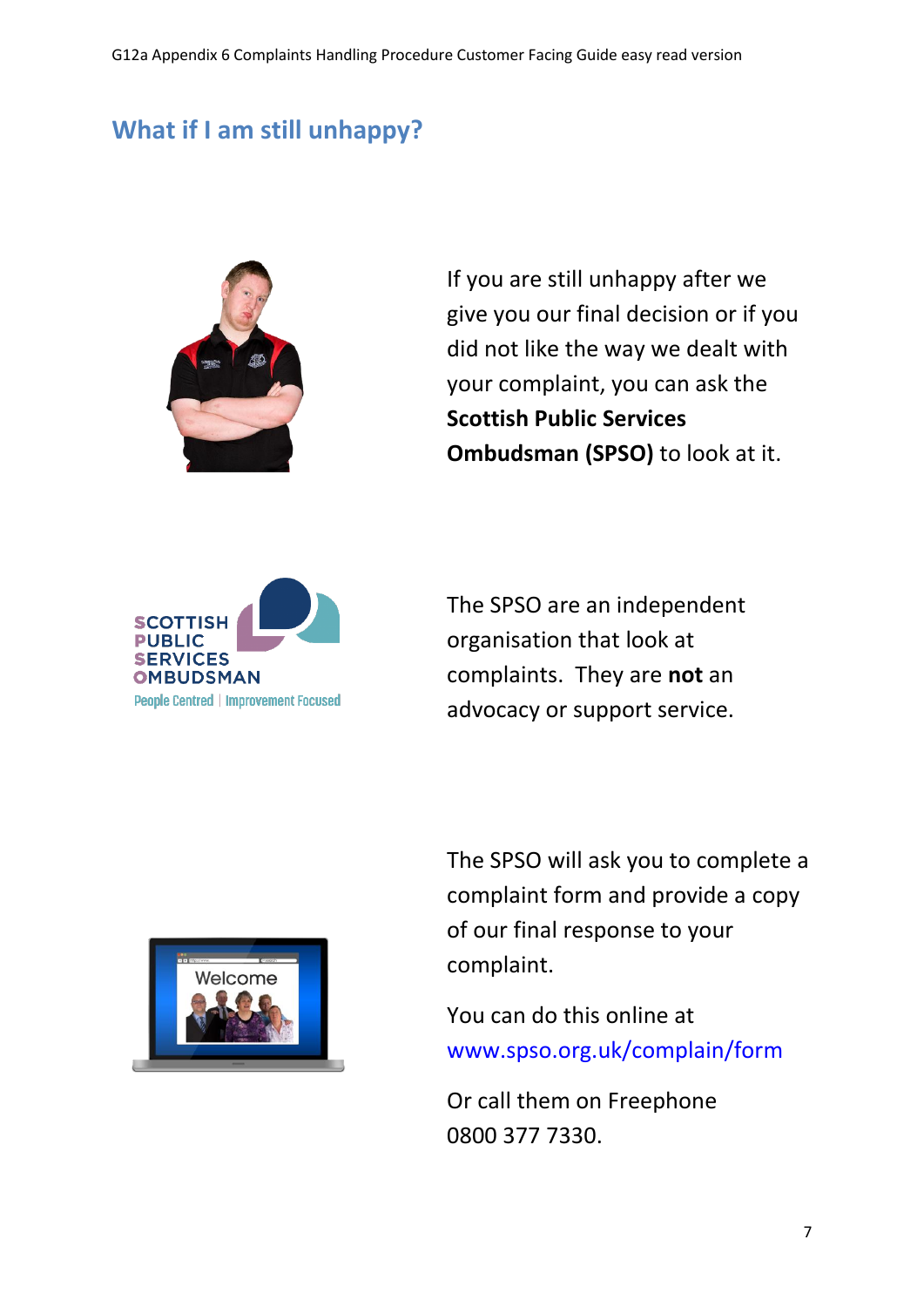

#### **Care complaints**

If your complaint is about our care service, you can choose to complain to the Care Inspectorate: [www.careinspectorate.com](http://www.careinspectorate.com/)





#### **Housing complaints**

The Scottish Housing Regulator (SHR) only looks at issues that are **'significant performance failures'**.

This is something that a landlord does or fails to do that puts all the tenants at risk. For example not carrying out the annual gas check for our properties would be a significant performance failure.



If you have a problem like this, you should first tell us. If we have not sort it, you can report it to the SHR.

A complaint between an individual tenant and Ark is **not** a significant performance failure.

[www.scottishhousingregulator.gov.uk](http://www.scottishhousingregulator.gov.uk/)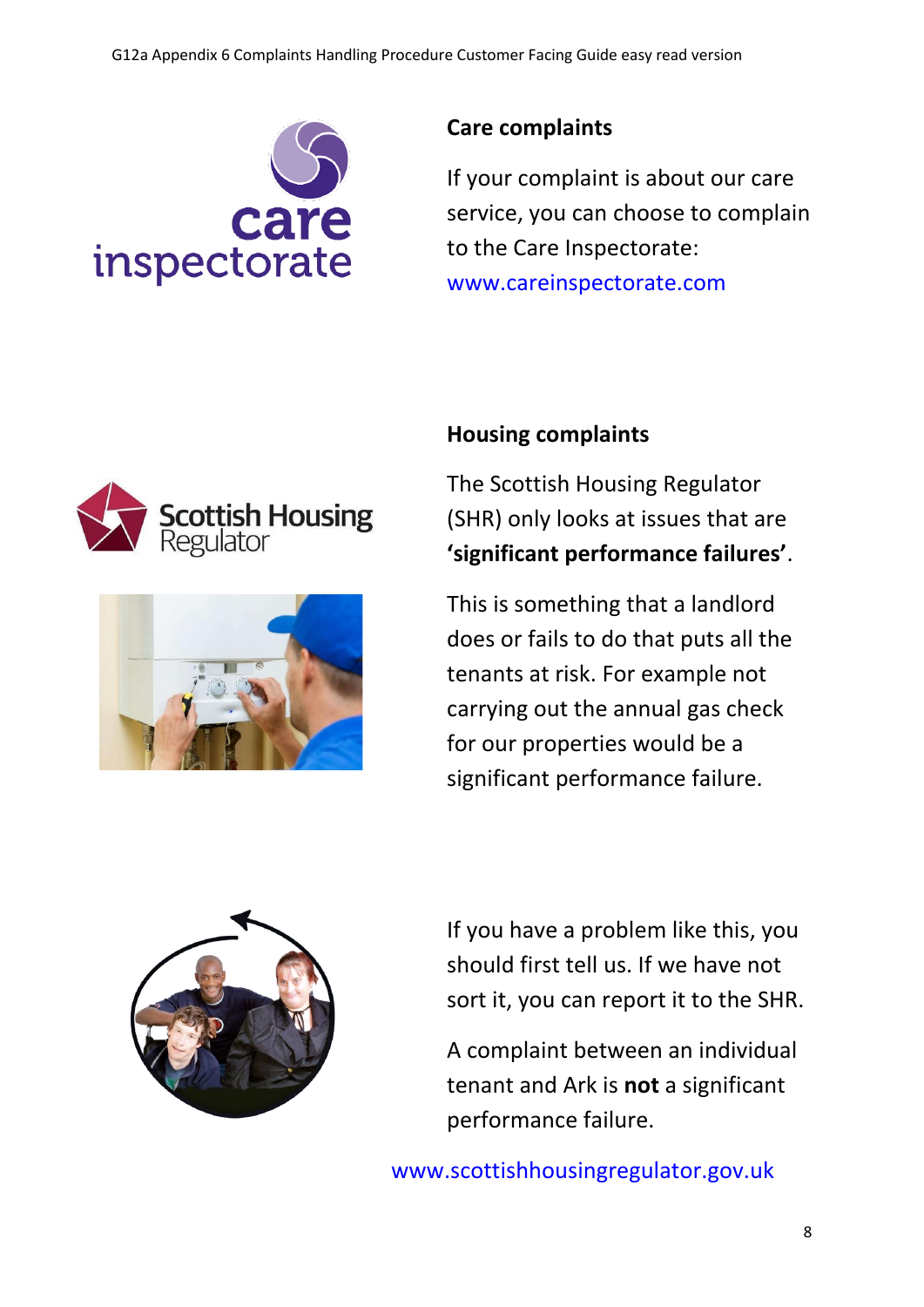# **Getting help to make your complaint**



We know that it might be difficult for you to make a complaint.

You can ask a friend, relative, or an advocate, to complain for you.



You can find an advocate in your area by contacting the Scottish Independent Advocacy Alliance:

0131 510 9410

[www.siaa.org.uk](http://www.siaa.org.uk/)



You can find advisers in your area through Citizens Advice Scotland:

[www.cas.org.uk](http://www.cas.org.uk/)